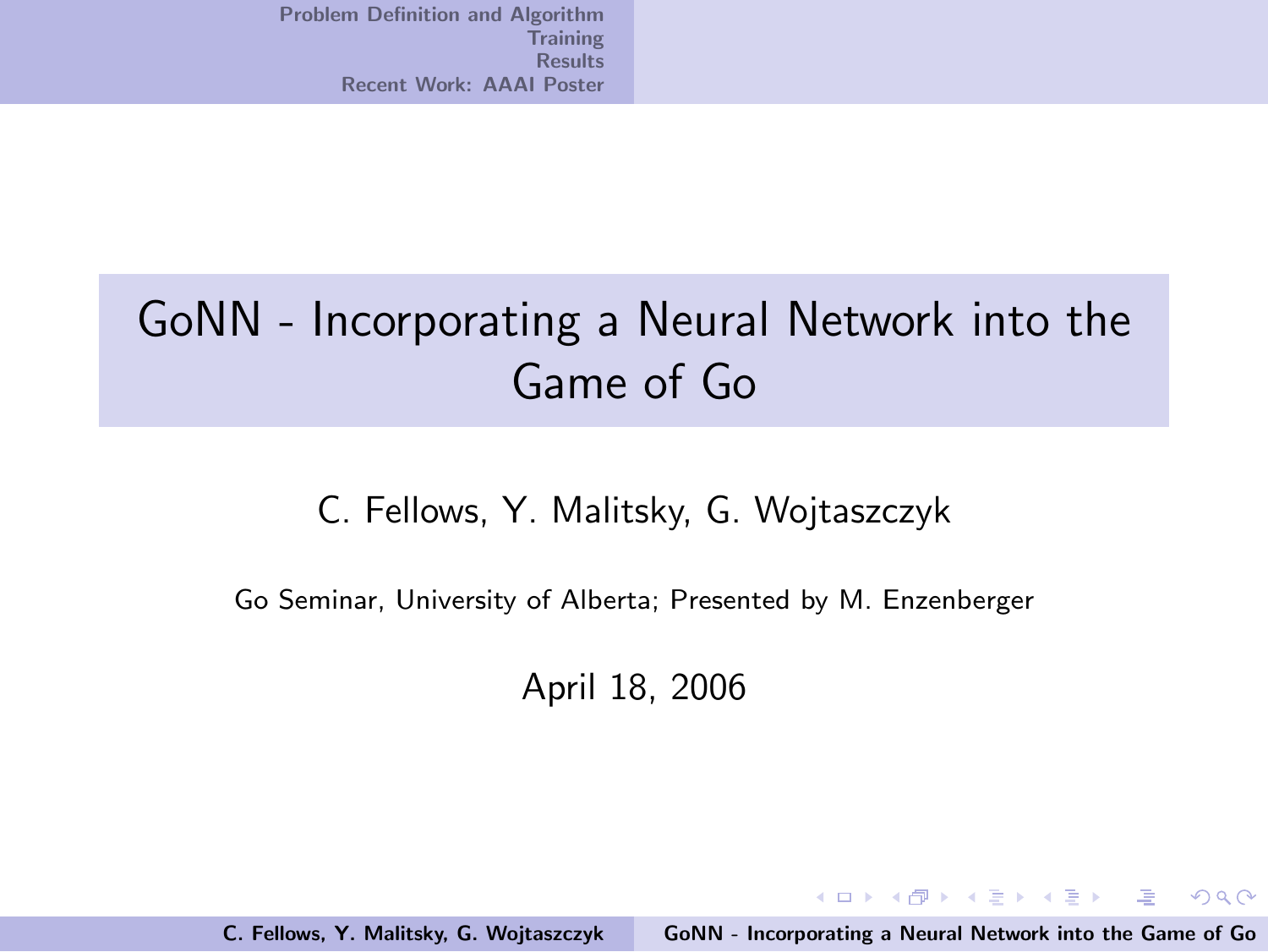### **Contents**

#### [Problem Definition and Algorithm](#page-2-0)

[Task Definition](#page-2-0) [Algorithm Definition](#page-5-0)

#### **[Training](#page-11-0)**

#### **[Results](#page-12-0)**

#### [Recent Work: AAAI Poster](#page-14-0)

C. Fellows, Y. Malitsky, G. Wojtaszczyk [GoNN - Incorporating a Neural Network into the Game of Go](#page-0-0)

イロト イ団 トメ ミト メ ミト

(重)  $299$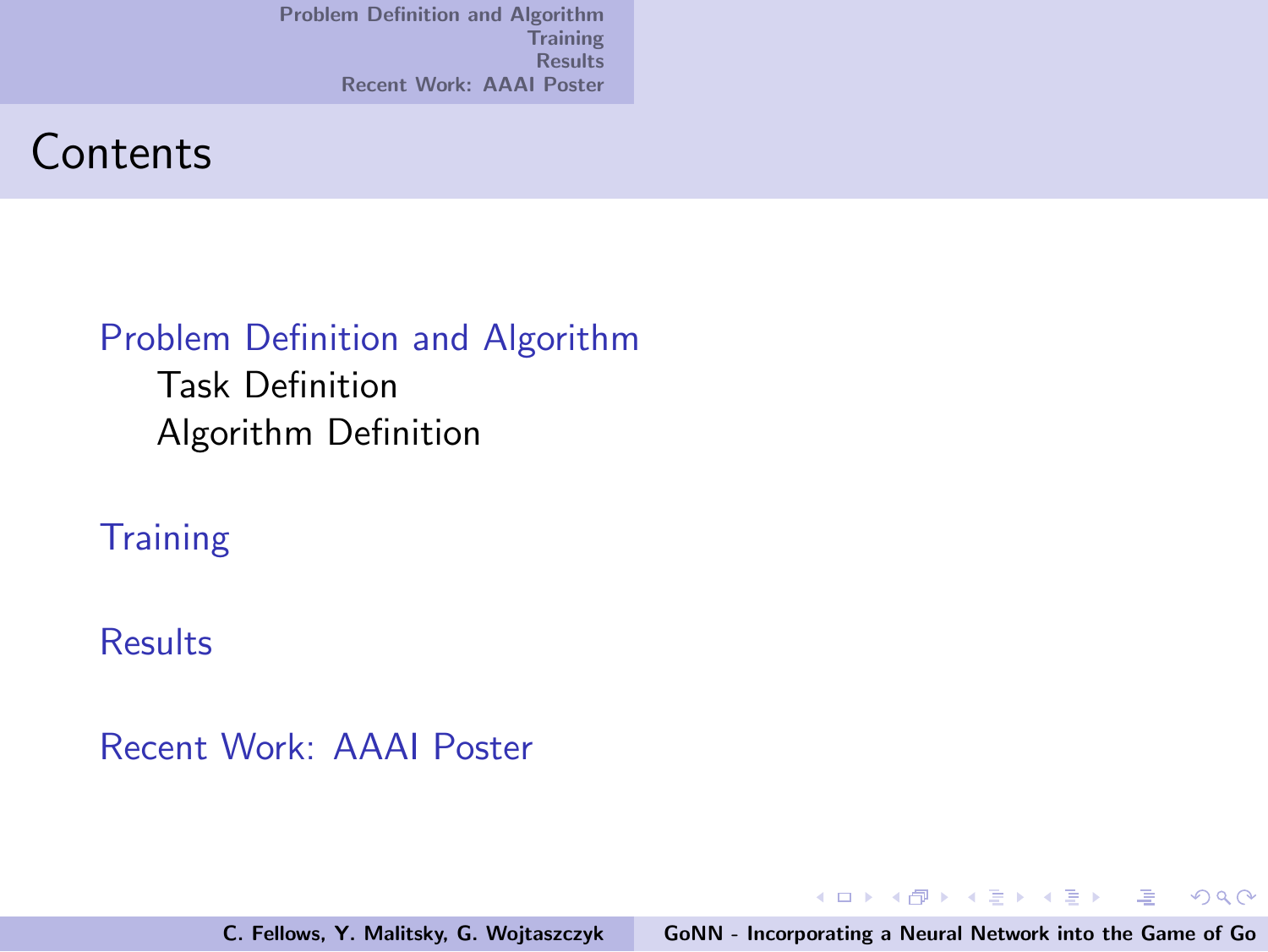[Training](#page-11-0) **[Results](#page-12-0)** [Recent Work: AAAI Poster](#page-14-0) [Task Definition](#page-2-0) [Algorithm Definition](#page-5-0)

### Task Definition

- $\blacktriangleright$  Improve GNU Go's move evaluation
- $\triangleright$  GNU Go's characteristic values as input
- $\triangleright$  Replace combination of values using machine learning

<span id="page-2-0"></span>イロメ イ団 メイミメ イモメー 走っ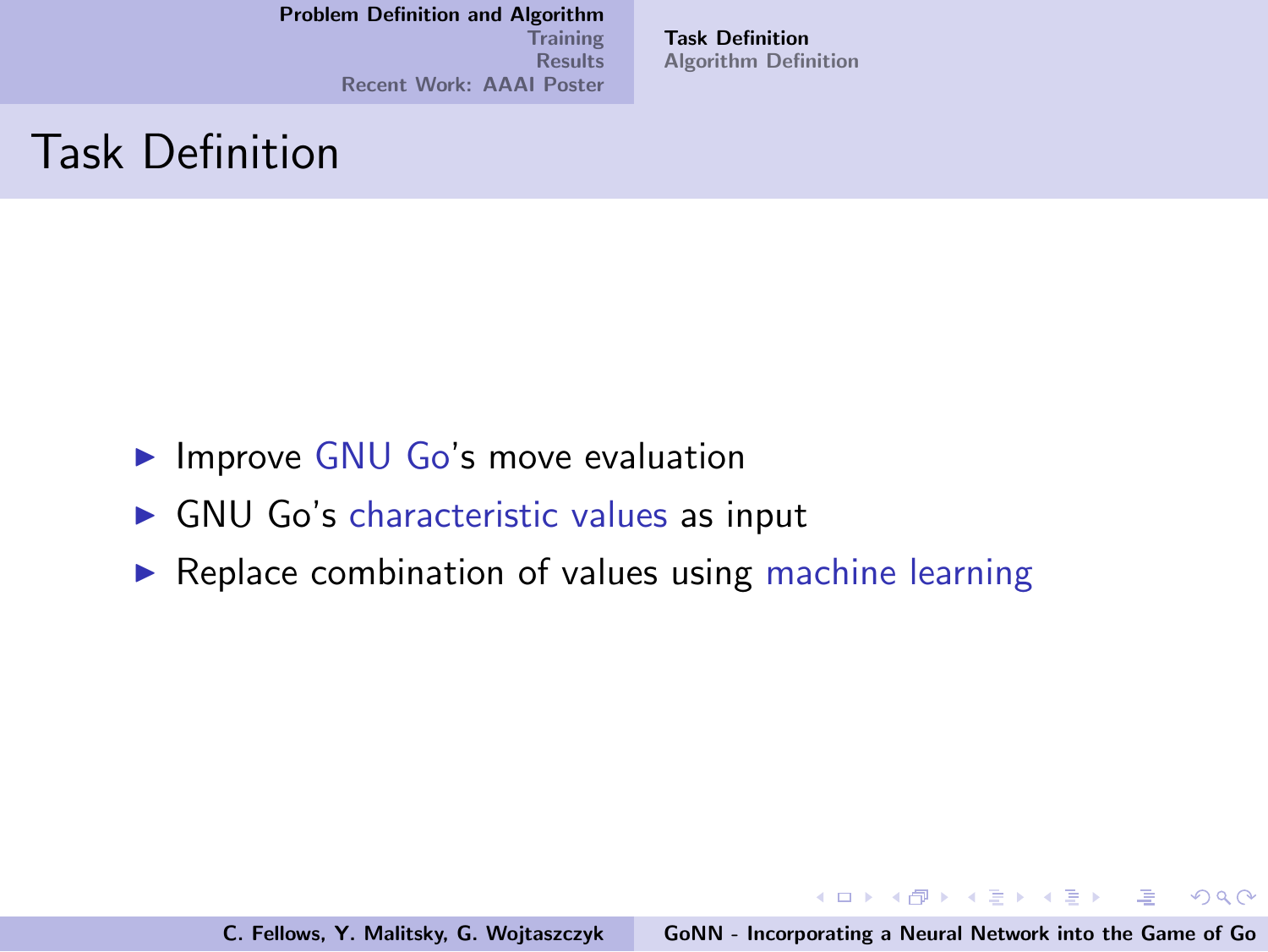**[Training](#page-11-0) [Results](#page-12-0)** [Recent Work: AAAI Poster](#page-14-0)

[Task Definition](#page-2-0) [Algorithm Definition](#page-5-0)

## Description of GNU Go's Values

| Value                           | Description                                                                                |
|---------------------------------|--------------------------------------------------------------------------------------------|
| Territorial                     | The total amount of territory the player is expected                                       |
| Value                           | to gain by playing this move                                                               |
| Strategical                     | Measure of the effect the move has on the safety of                                        |
| Value                           | all chains of stones on the board                                                          |
| Max Pos                         | How good is the best shape formed by this move as                                          |
| Shape                           | determined by the pattern matching code                                                    |
| Max Neg                         | How bad is the worst shape formed by this move as                                          |
| Shape                           | determined by the pattern matching code                                                    |
| Num Pos                         | Number of good shapes formed by this move as                                               |
| Shape                           | determined by the pattern matching code                                                    |
| Num Neg                         | Number of bad shapes formed by this move as                                                |
| Shape                           | determined by the pattern matching code                                                    |
| Follow-up                       | Value which may accrue if the player gets two                                              |
| Value                           | moves in a row in local area                                                               |
| Influence<br>Follow-up<br>Value | How much territory can be gained if the player gets<br>two consecutive moves in local area |
| Reverse<br>Follow-up<br>Value   | The value the opposing player gains if allowed two<br>consecutive moves in a local area    |
| Secondary                       | Given for move reasons which by themselves are                                             |
| Value                           | not sufficient to play the move                                                            |
| Min<br>Value                    | The<br>minimum value this move can<br>get<br>as<br>determined by the pattern matching code |
| Max<br>Value                    | The maximum value this move can<br>get<br>as<br>determined by the pattern matching code    |

C. Fellows, Y. Malitsky, G. Wojtaszczyk [GoNN - Incorporating a Neural Network into the Game of Go](#page-0-0)

 $QQ$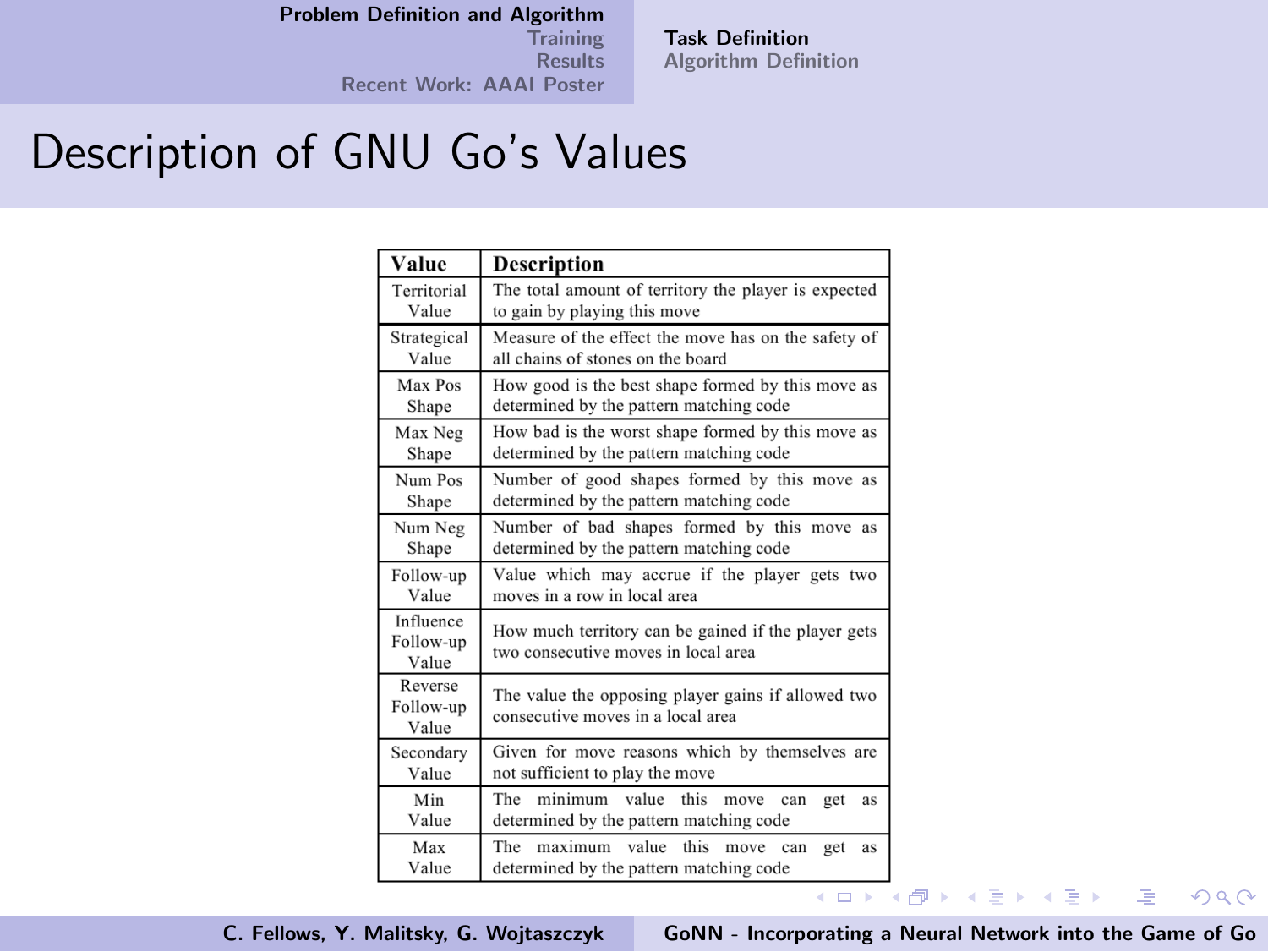[Training](#page-11-0) **[Results](#page-12-0)** [Recent Work: AAAI Poster](#page-14-0) [Task Definition](#page-2-0) [Algorithm Definition](#page-5-0)

## GNU Go's Move Value Calculation



C. Fellows, Y. Malitsky, G. Wojtaszczyk [GoNN - Incorporating a Neural Network into the Game of Go](#page-0-0)

 $2Q$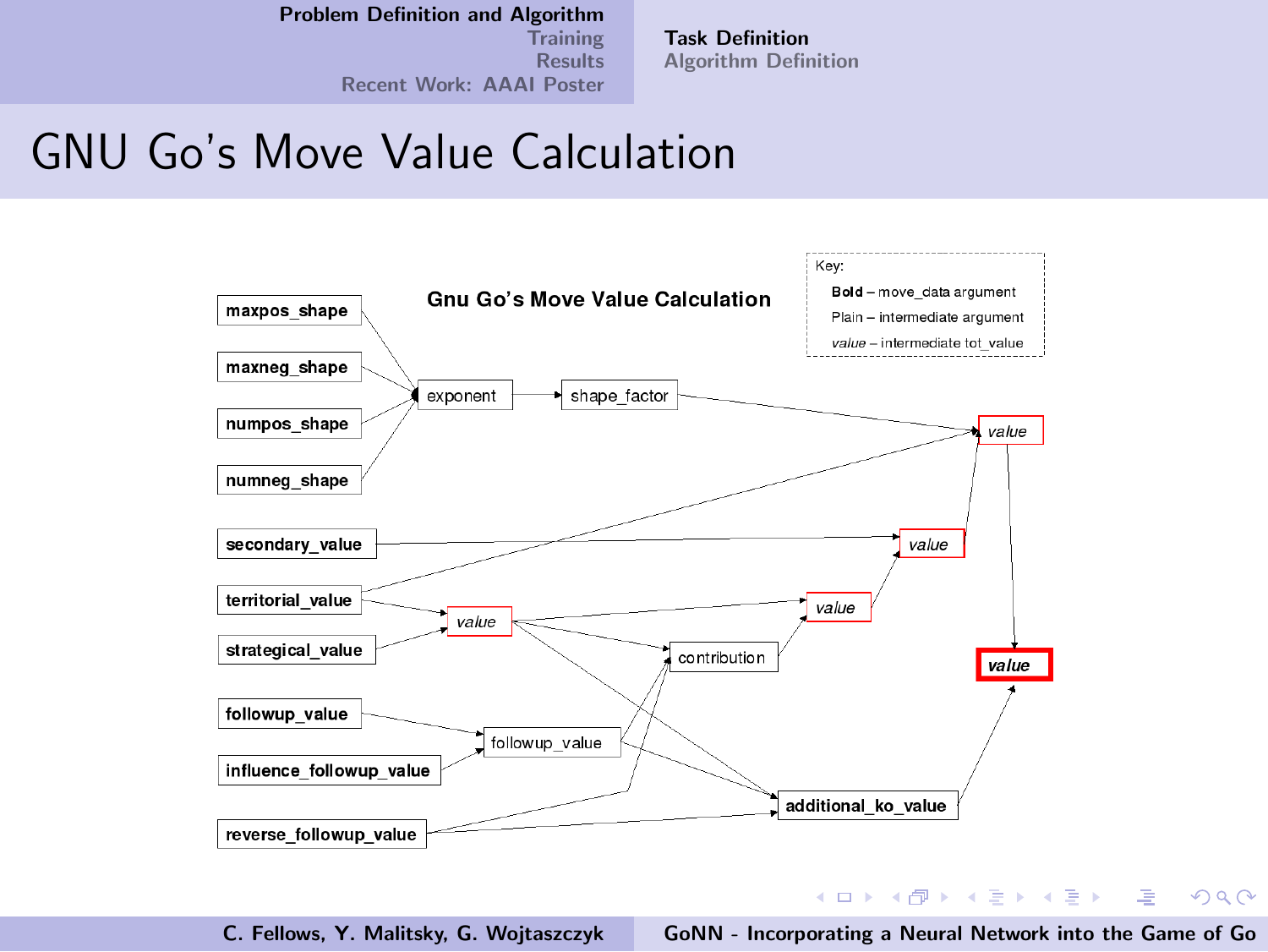[Task Definition](#page-2-0) [Algorithm Definition](#page-5-0)

## Algorithm Definition

Correct move values are not available

 $\rightarrow$  Maximize difference between correct move and all others

Maximize  $\epsilon$ 

$$
\textsf{Subject to: } \sum\left(\text{I}_{\text{expert}} - \text{I}_{\text{other}}\right) \mathcal{W} \geq \epsilon
$$

 $\epsilon \leq$  constant

[Don't understand this notation]

- $\triangleright$  Solve with Simplex Algorithm [How does the above map to the simplex algorithm?]
- $\triangleright$  Solve with Support Vector Machine

イロメ イ部メ イヨメ イヨメー

<span id="page-5-0"></span> $\Rightarrow$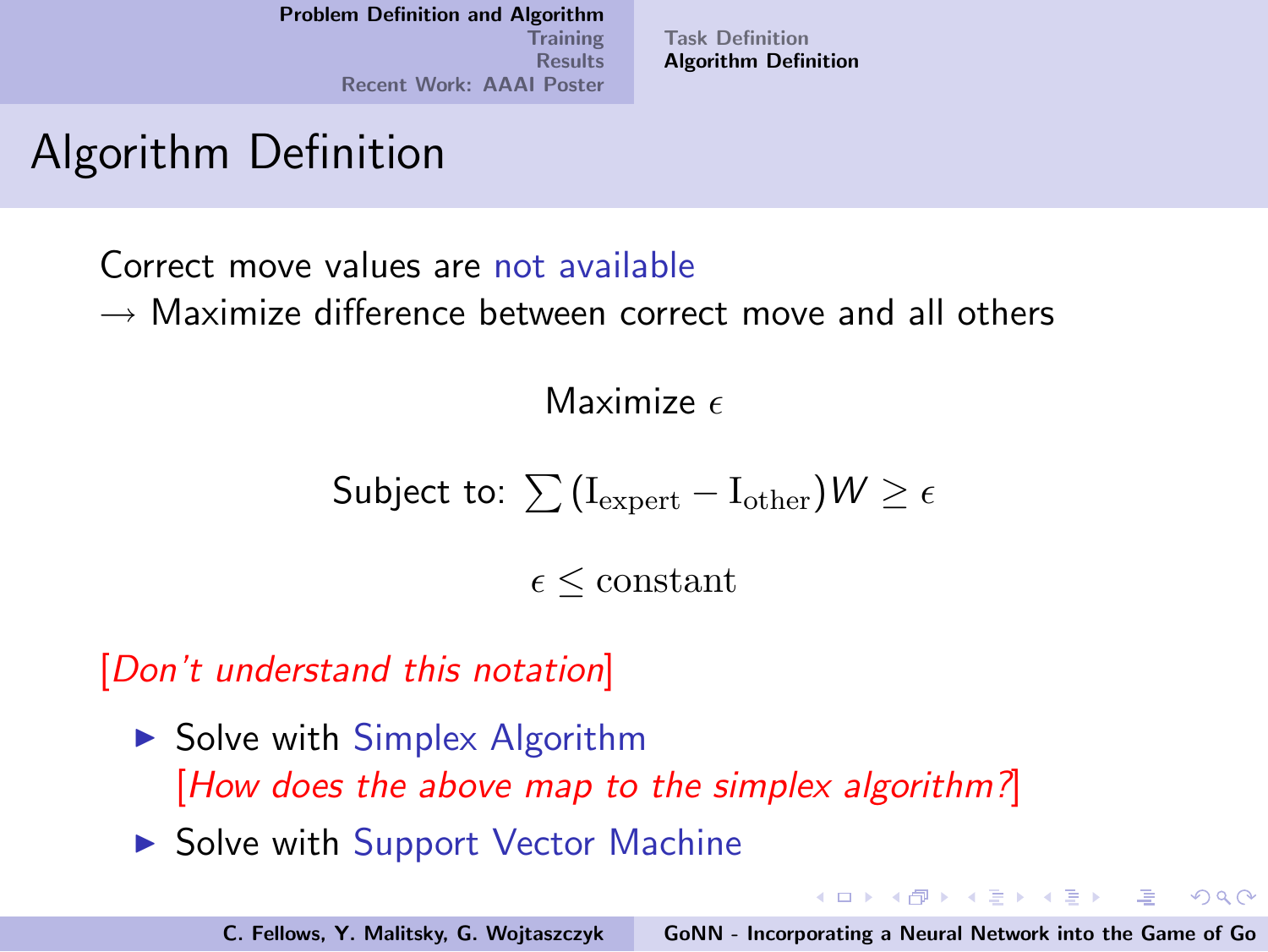[Training](#page-11-0) [Results](#page-12-0) [Recent Work: AAAI Poster](#page-14-0) [Task Definition](#page-2-0) [Algorithm Definition](#page-5-0)

## Simplex Algorithm

Maximize

 $\mathbf{c}^{\mathcal{T}}\mathbf{x}$ 

subject to

 $Ax < b$ ,  $x > 0$ 

- $\blacktriangleright$  Linear programming problem
- $\triangleright$  Simplex Algorithm: numerical solution method
- $\triangleright$  Uses a simplex (generalization of triangle to N dimensions)

K ロ ▶ K @ ▶ K 글 ▶ K 글 ▶ → 글 → K) Q Q →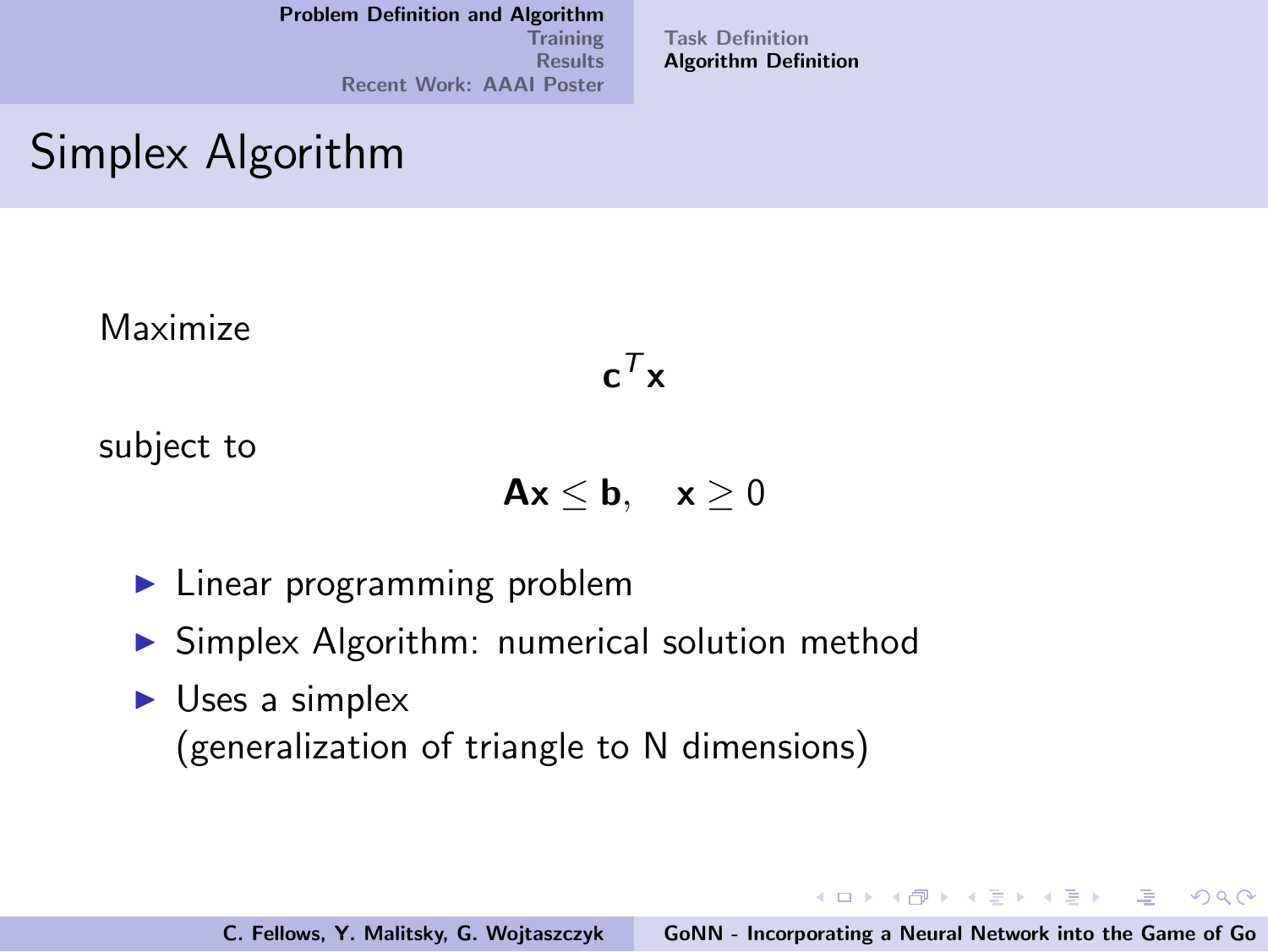[Training](#page-11-0) **[Results](#page-12-0)** [Recent Work: AAAI Poster](#page-14-0) [Task Definition](#page-2-0) [Algorithm Definition](#page-5-0)

## Simplex Algorithm (cont'd)



Move from vertex to vertex along edges to find optimum solution

イロメ イ部メ イヨメ イヨメー

 $\equiv$ 

 $299$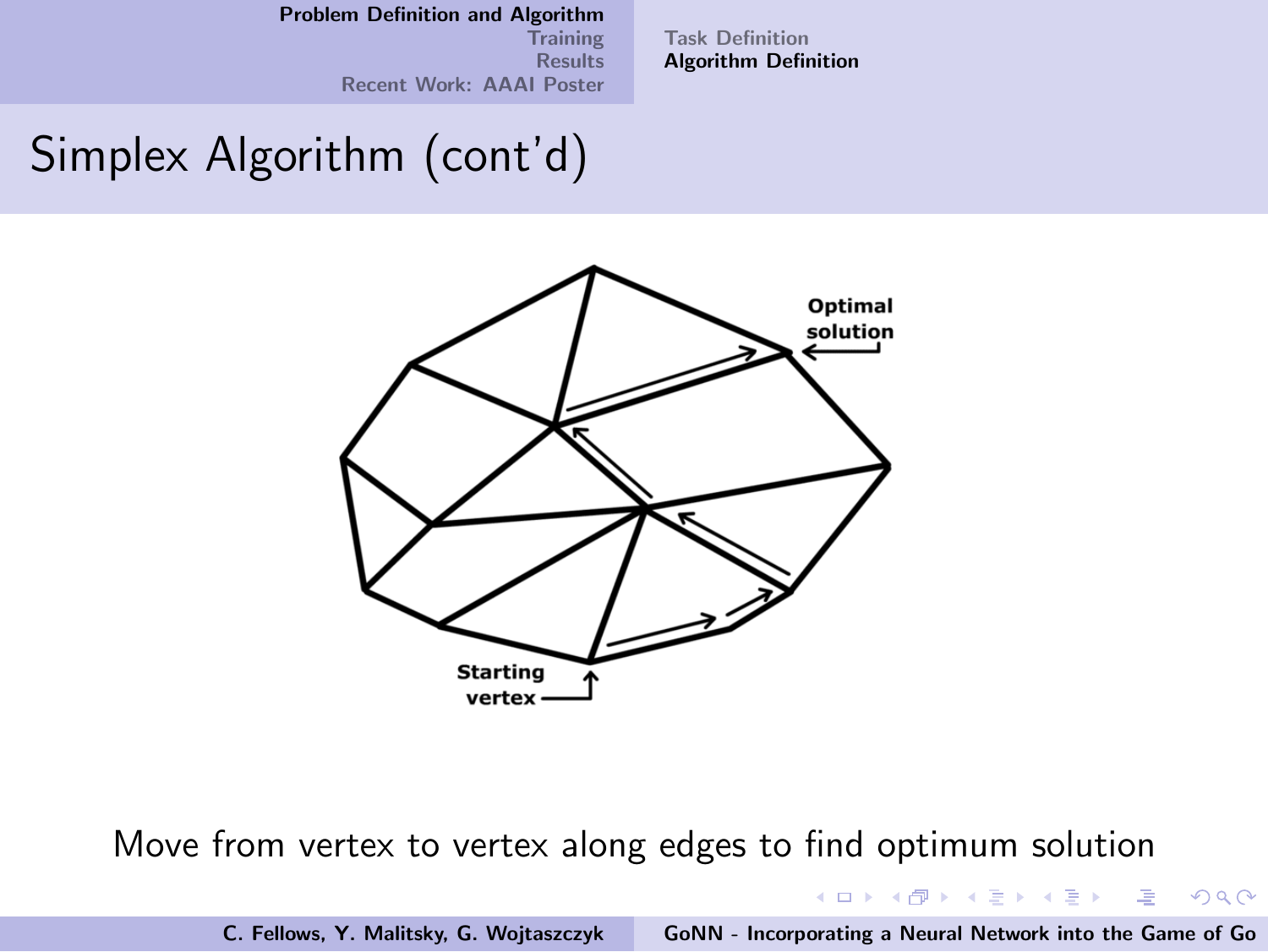[Task Definition](#page-2-0) [Algorithm Definition](#page-5-0)

## Support Vector Machine

Classification of data points  $\mathbf{x}_i, c \in \{-1, +1\}$ 

$$
\{(\mathbf{x}_1,c_1),(\mathbf{x}_2,c_2),\ldots,(\mathbf{x}_n,c_n)\}
$$

Dividing hyperplane

$$
\mathbf{w} \cdot \mathbf{x} - b = 0
$$

Maximum margin (maximum distance to data points); maximize distance of parallel hyperplanes, so that no data points are between them

$$
\mathbf{w} \cdot \mathbf{x} - b = +1 \tag{1}
$$

$$
\mathbf{w} \cdot \mathbf{x} - b = -1 \tag{2}
$$

K ロ ▶ K @ ▶ K 할 > K 할 > 1 할 | X 9 Q @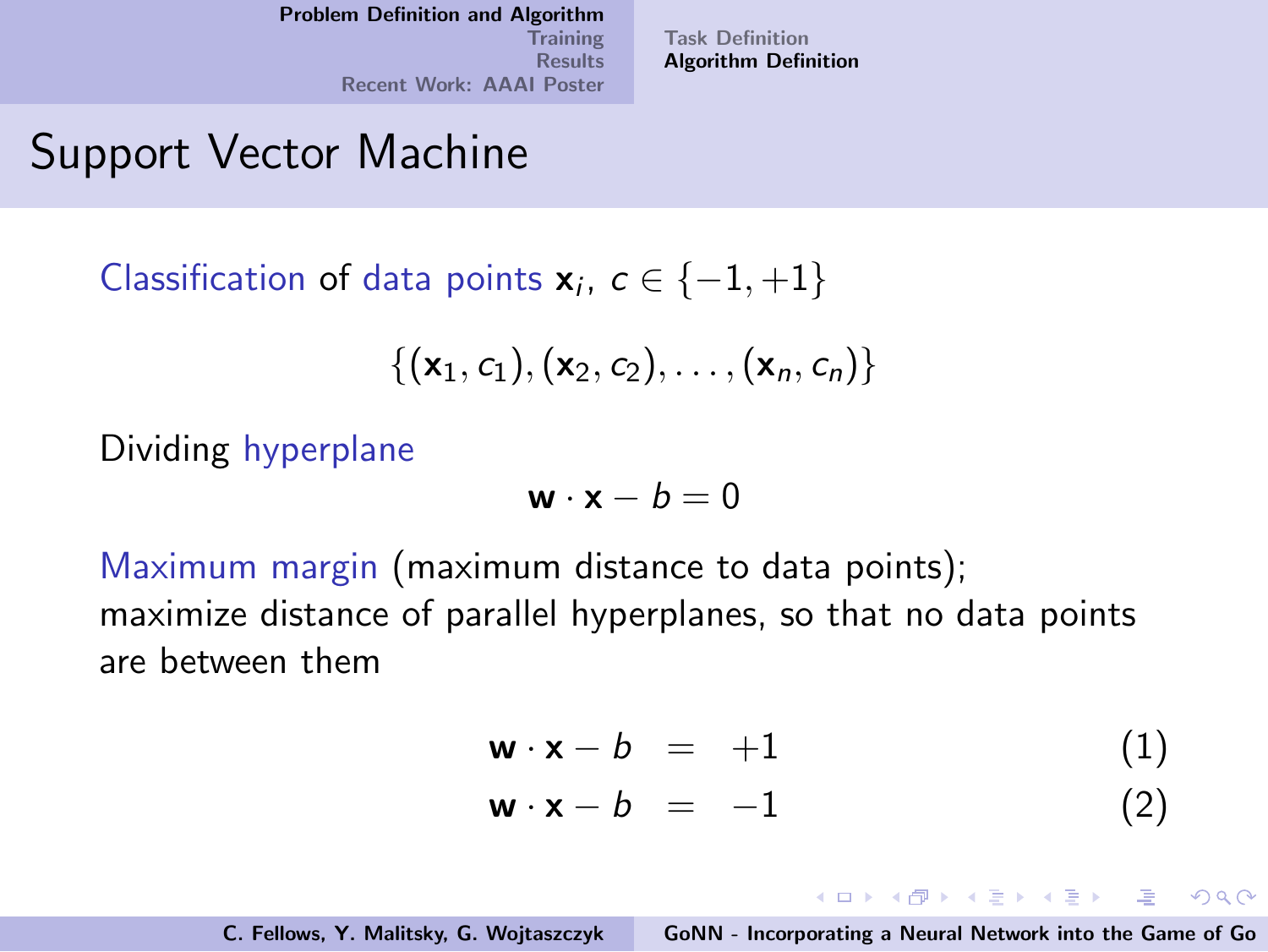**[Training](#page-11-0) [Results](#page-12-0)** [Recent Work: AAAI Poster](#page-14-0) [Task Definition](#page-2-0) [Algorithm Definition](#page-5-0)

# Support Vector Machine (cont'd)

$$
\begin{array}{rcl}\n\mathbf{w} \cdot \mathbf{x}_i - b & \geq & +1 \qquad \text{or} \\
\mathbf{w} \cdot \mathbf{x}_i - b & \leq & -1\n\end{array}
$$

Can be rewritten as

<span id="page-9-0"></span>
$$
c_i(\mathbf{w} \cdot \mathbf{x} - b) \ge 1 \qquad 1 \le i \le n \tag{3}
$$

イロン イ団ン イミン イモンド 走

 $2Q$ 

Minimize  $|w|$  subject to constraint [\(3\)](#page-9-0)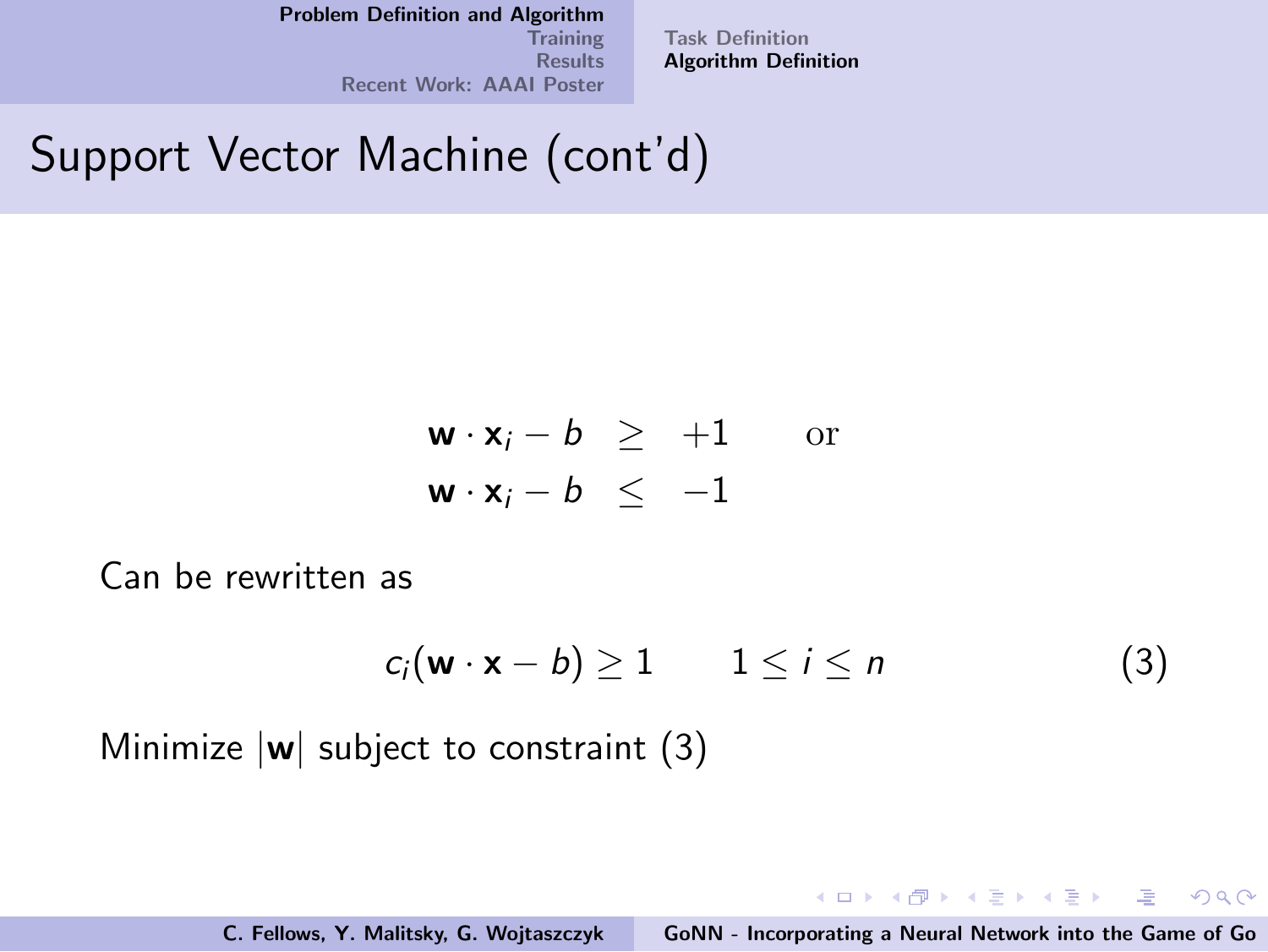[Task Definition](#page-2-0) [Algorithm Definition](#page-5-0)

# Support Vector Machine (cont'd)

- $\triangleright$  SVM is a Quadratic Programming optimization problem
- $\triangleright$  Non-linear classification with the kernel trick (non-linear transformation of the feature space)
- $\triangleright$  Soft margin method, if no hyperplane can split the data
- $\triangleright$  Can be extended to solve regression problems with real-valued output:
	- $\rightarrow$  value is distance to hyperplane

**KIT A REAL AREA CREATED**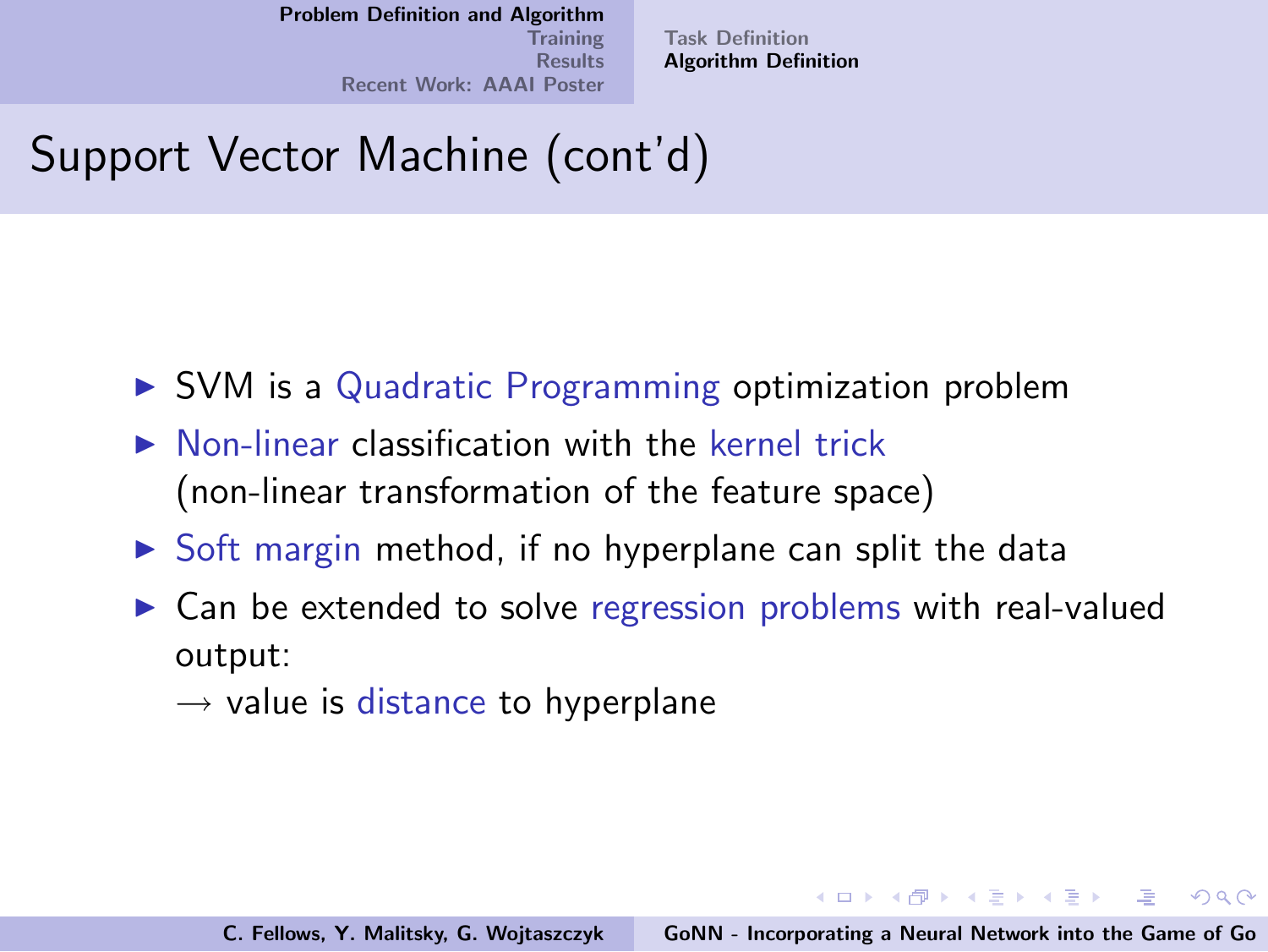## **Training**

- $\triangleright$  Use 800 professional games
- Only positions where GNU Go generates the correct move [why?]

イロメ イ御メ イヨメ イヨメー

重

<span id="page-11-0"></span> $2Q$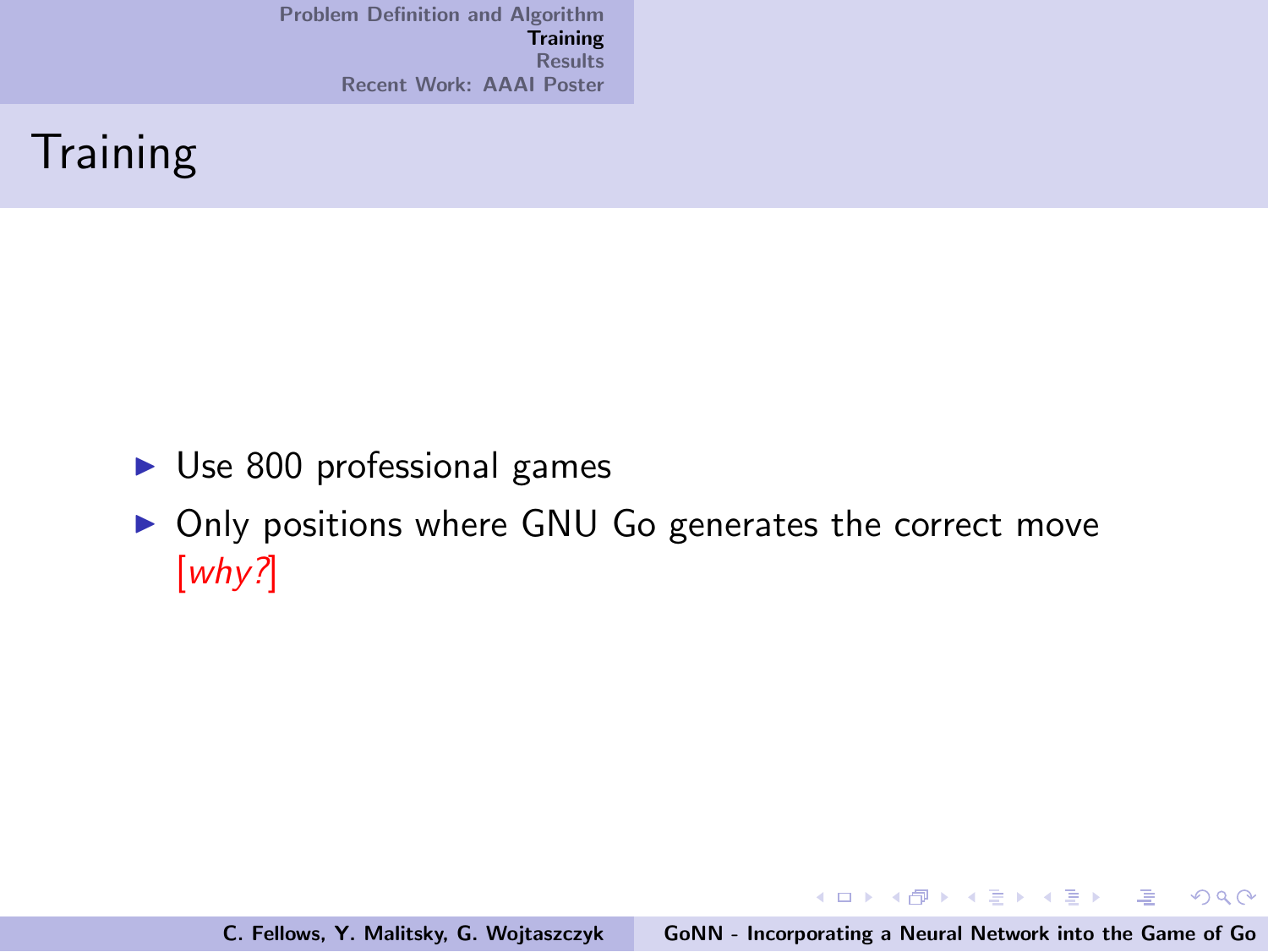## Computer Go Test Collection

- $\blacktriangleright$  GNU Go: 71%
- $\blacktriangleright$  Simplex: 62%
- $\blacktriangleright$  SVM: 67.5%

イロメ イ部メ イヨメ イヨメー

画

<span id="page-12-0"></span> $2Q$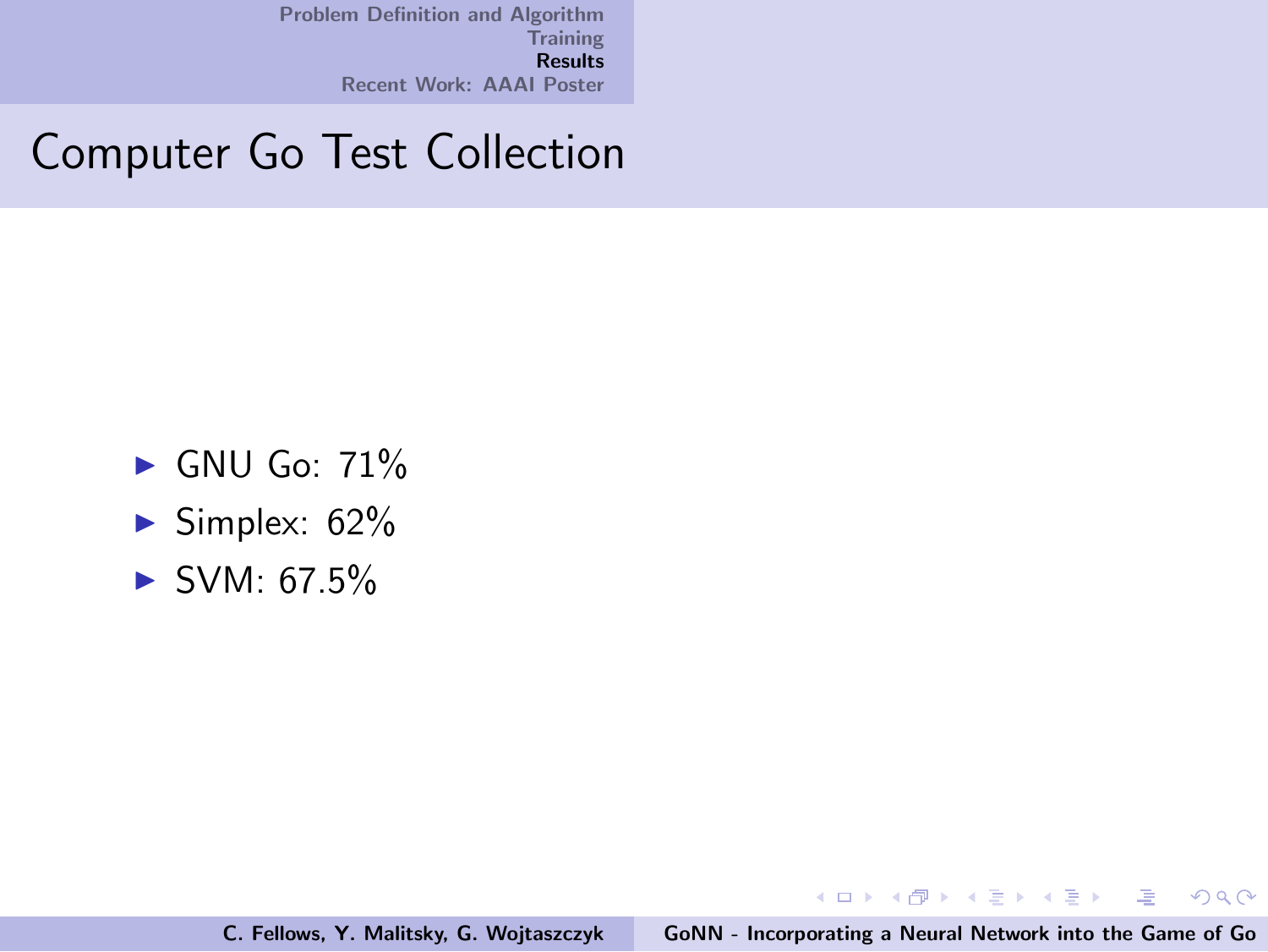## Resulting Weights

|            | Territorial<br>Value | Strategic<br>Value | Max<br>Pos | Max Neg<br>Shape | Num<br>Pos | Num<br>Neg | Follow-<br>up | Influence<br>Follow- | Reverse<br>Follow- | Secondary<br>Value |
|------------|----------------------|--------------------|------------|------------------|------------|------------|---------------|----------------------|--------------------|--------------------|
|            |                      |                    | Shape      |                  | Shape      | Shape      | Value         | up Value             | up<br>Value        |                    |
| Simplex    | 2441.78              | 2856.29            |            |                  | 7885.43    |            | 441.295       | 1781.21              | 8644.67            | 5534.93            |
| <b>SVM</b> |                      | 0.00901            | 0.00544    | 0.016059         | $-0.0187$  | 0.01269    | $-0.0099$     | 0.00011              | $-0.0095$          | 0.004103           |

#### Share nothing in common

C. Fellows, Y. Malitsky, G. Wojtaszczyk [GoNN - Incorporating a Neural Network into the Game of Go](#page-0-0)

イロト イ団 トメ ミト メ ミト

(重)  $299$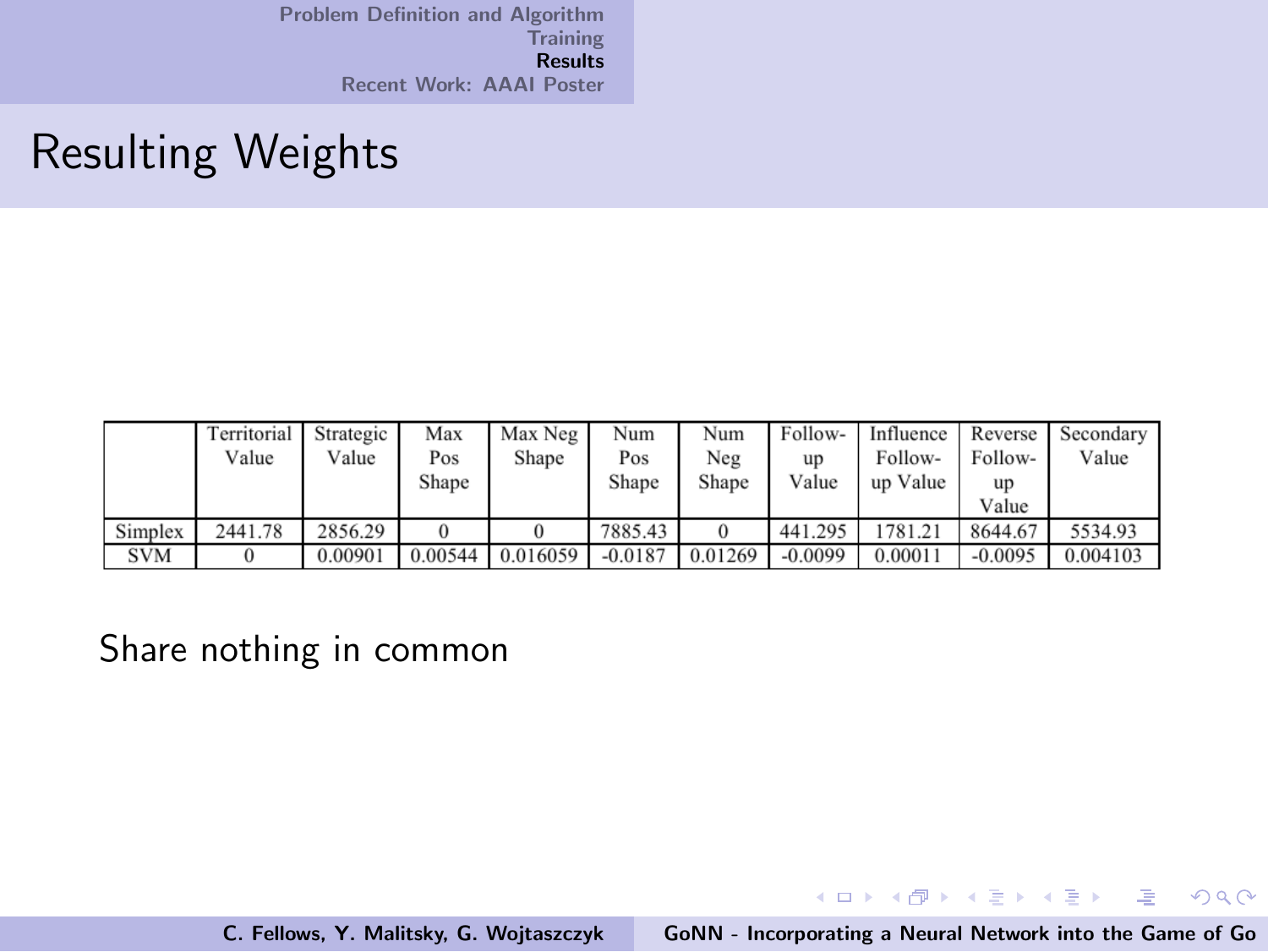### Recent Work: AAAI Poster

- ▶ Only SVM
- ▶ Computer Go Test Collection as training set
- $\triangleright$  Only tests for a correct move
- $\triangleright$  Only positions solved by GNU Go [why?]
- $\triangleright$  SVM finds perfect seperation
- ▶ Similar performance to GNU Go on a test set with professional games
- $\blacktriangleright$  Add unsolved problems

イロメ イ御メ イヨメ イヨメー

<span id="page-14-0"></span> $\equiv$